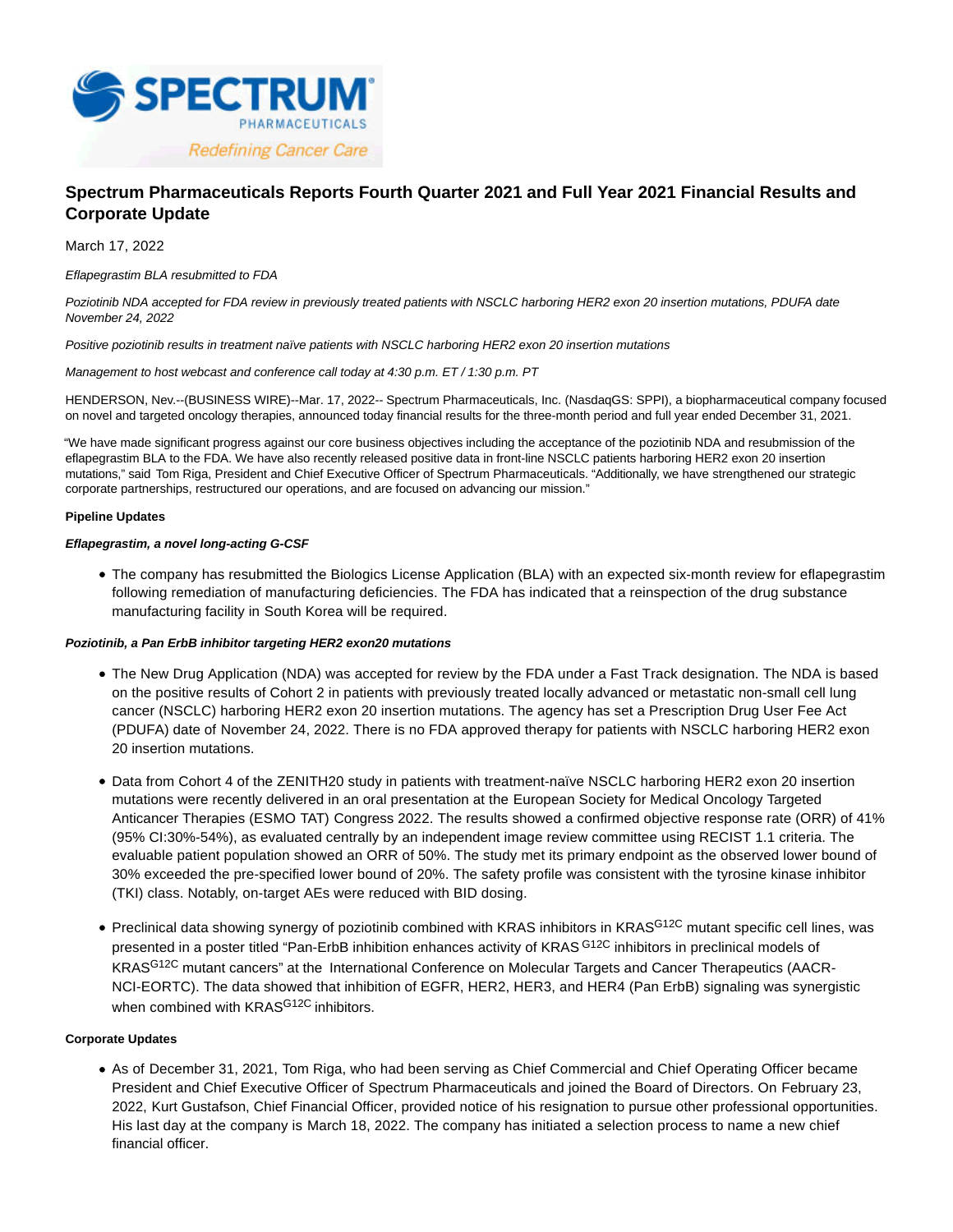- Hanmi Pharmaceutical completed a \$20 million strategic equity investment in Spectrum in January 2022, which included revisions to the licensing agreement for eflapegrastim and poziotinib.
- Juhyun Lim was appointed to the company's Board of Directors. Ms. Lim currently serves as President, Global Strategy and Planning at Hanmi Science and Hanmi Pharmaceutical, where she leads the execution of corporate strategy and investment. She also serves as Director, Healthcare Investment at Hanmi Ventures.
- Strategic restructuring with a ~30% staff reduction and ~20-25% reduction in operating cash burn was announced in January 2022 to focus the company's development activities on late-stage assets, poziotinib and eflapegrastim. Further development activity for its early-stage pipeline have been deprioritized.

### **Three-Month Period Ended December 31, 2021 (All numbers are from Continuing Operations)**

### **GAAP Results**

Spectrum recorded net loss of \$39.8 million, or \$0.26 per basic and diluted share, in the three-month period ended December 31, 2021, compared to net loss of \$49.9 million, or \$0.36 per basic and diluted share, in the comparable period in 2020. Total research and development expenses were \$18.0 million in the quarter, as compared to \$47.2 million in the same period in 2020. Selling, general and administrative expenses were \$18.9 million in the quarter, compared to \$15.7 million in the same period in 2020.

### **Non-GAAP Results**

Spectrum recorded non-GAAP net loss of \$26.4 million, or \$0.17 per basic and diluted share, in the three-month period ended December 31, 2021, compared to non-GAAP net loss of \$28.9 million, or \$0.20 per basic and diluted share, in the comparable period in 2020. Non-GAAP research and development expenses were \$16.7 million, as compared to \$17.1 million in the same period of 2020. Non-GAAP selling, general and administrative expenses were \$10.2 million, as compared to \$12.3 million in the same period in 2020.

# **Twelve-Month Period Ended December 31, 2021 (All numbers are from Continuing Operations)**

#### **GAAP Results**

Spectrum recorded net loss of \$158.4 million, or \$1.02 per basic and diluted share, in the twelve-month period ended December 31, 2021, compared to net loss of \$171.3 million, or \$1.38 per basic and diluted share, in the comparable period in 2020. Total research and development expenses were \$87.3 million for the year, as compared to \$109.4 million in the same period in 2020. Selling, general and administrative expenses were \$60.4 million for the year, compared to \$60.4 million in the same period in 2020.

#### **Non-GAAP Results**

Spectrum recorded non-GAAP net loss of \$120.7 million, or \$0.78 per basic and diluted share, in the twelve-month period ended December 31, 2021, compared to non-GAAP net loss of \$120.9 million, or \$0.97 per basic and diluted share, in the comparable period in 2020. Non-GAAP research and development expenses were \$79.2 million, as compared to \$75.6 million in the same period of 2020. Non-GAAP selling, general and administrative expenses were \$42.8 million, as compared to \$47.2 million in the same period in 2020.

#### **Cash Position and Guidance**

Spectrum reported cash, cash equivalents, and marketable securities of approximately \$100.6 million as of December 31, 2021, compared to \$180 million at December 31, 2020. In January, the company received a \$20 million strategic equity investment from Hanmi. The additional cash, combined with the restructuring, is expected to extend the company's cash runway into 2023.

#### **Conference Call**

### **Thursday, March 17, 2022 @ 4:30 p.m. Eastern/1:30 p.m. Pacific**

Domestic: (877) 837-3910, Conference ID# 4573715 International: (973) 796-5077, Conference ID# 4573715

This conference call will also be webcast. Listeners may access the webcast, which will be available on the investor relations page of Spectrum Pharmaceuticals' website[: http://investor.sppirx.com/events-and-presentations o](https://cts.businesswire.com/ct/CT?id=smartlink&url=http%3A%2F%2Finvestor.sppirx.com%2Fevents-and-presentations&esheet=52603607&newsitemid=20220317005872&lan=en-US&anchor=http%3A%2F%2Finvestor.sppirx.com%2Fevents-and-presentations&index=1&md5=81151396ed961685d9b85b38da446967)n March 17, 2022 at 4:30 p.m. Eastern/1:30 p.m. Pacific.

#### **About Spectrum Pharmaceuticals, Inc.**

Spectrum Pharmaceuticals is a biopharmaceutical company focused on acquiring, developing, and commercializing novel and targeted oncology therapies. Spectrum has a strong track record of successfully executing across the biopharmaceutical business model, from in-licensing and acquiring differentiated drugs, clinically developing novel assets, successfully gaining regulatory approvals and commercializing in a competitive healthcare marketplace. Spectrum has a late-stage pipeline with novel assets that serve areas of unmet need. This pipeline has the potential to transform the company in the near future. For additional information on Spectrum Pharmaceuticals please visit [www.sppirx.com.](https://cts.businesswire.com/ct/CT?id=smartlink&url=http%3A%2F%2Fwww.sppirx.com&esheet=52603607&newsitemid=20220317005872&lan=en-US&anchor=www.sppirx.com&index=2&md5=38e4c40caab073b569bdb78794748035)

# **About the ZENITH20 Clinical Trial**

The ZENITH20 study consists of seven cohorts of NSCLC patients. Cohorts 1 (EGFR) and 2 (HER2) in previously treated NSCLC patients with exon 20 mutations and Cohort 3 (EGFR) in first-line patients have completed enrollment. Cohort 4 (HER2) in first-line NSCLC patients with exon 20 mutations is still enrolling patients. Cohorts 1- 4 are each independently powered for a pre-specified statistical hypothesis and the primary endpoint is objective response rate (ORR). Cohort 5 includes previously treated or treatment-naïve NSCLC patients with EGFR or HER2 exon 20 insertion mutations. Cohort 6 includes NSCLC patients with classical EGFR mutations who progressed while on treatment with first-line osimertinib and developed an additional EGFR mutation. Cohort 7 includes NSCLC patients with a variety of less common mutations in EGFR or HER2 exons 18-21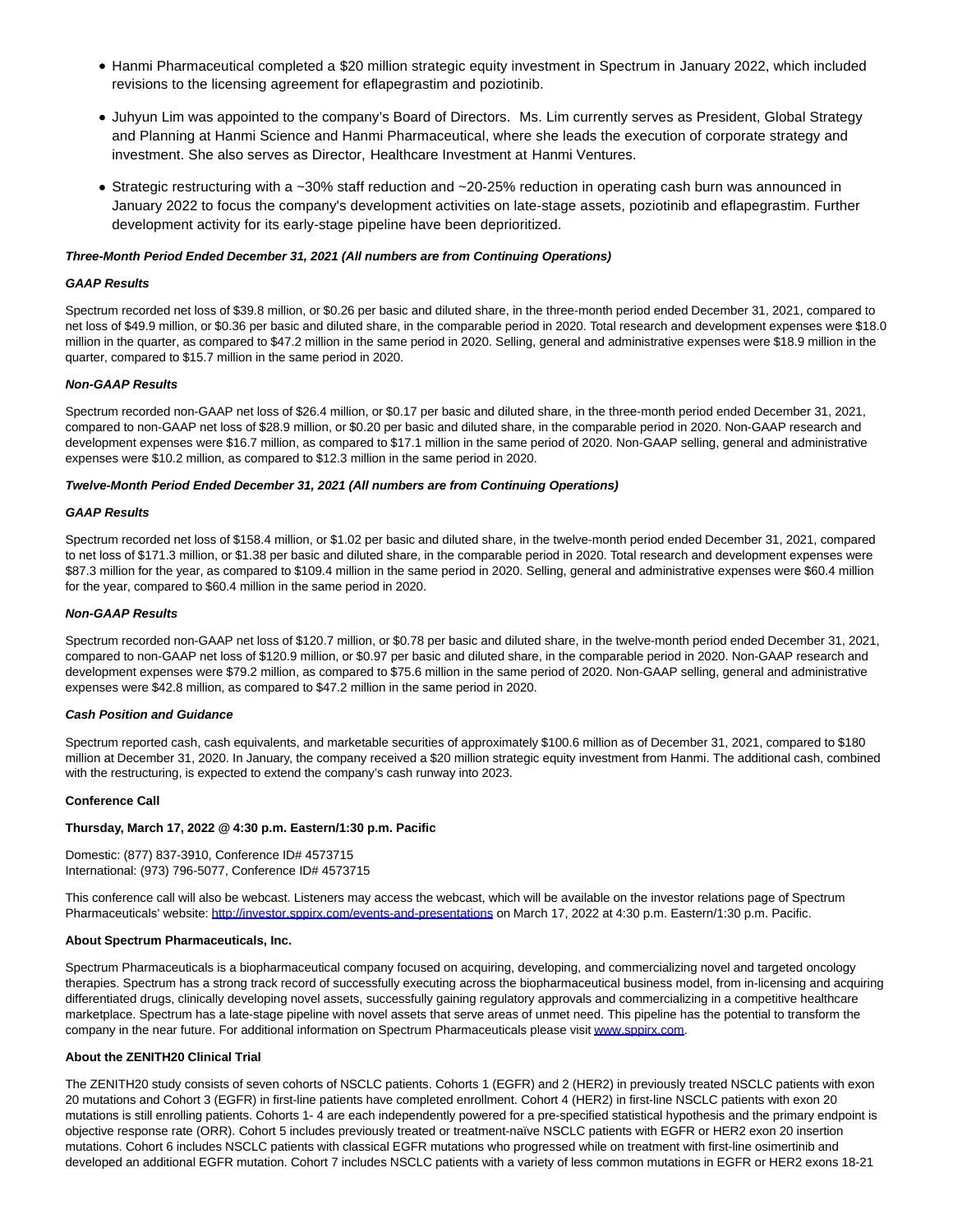or the extracellular or transmembrane domains.

### **Notice Regarding Forward-looking statements**

Certain statements in this press release may constitute "forward-looking statements" within the meaning of the United States Private Securities Litigation Reform Act of 1995, as amended to date. These forward-looking statements relate to a variety of matters, including, without limitation, statements that relate to Spectrum's business and its future, including the likelihood and timing of the FDA approval of poziotinib, including the results of the FDA's review of the NDA submission for poziotinib, the significance of the results from Cohort 4 of the ZENITH20 clinical trial and the pre-clinical data showing the synergistic impact of poziotinib when combined with KRAS inhibitors, the outcome of the company's resubmission of its BLA for eflapegrastim, as well as the results of the reinspection of Hanmi's manufacturing facility, the outcome of the company's restructuring efforts, the future potential of Spectrum's existing drug pipeline, the progression of the poziotinib and eflapegrastim development programs and other statements that are not purely statements of historical fact. These forward-looking statements are made on the basis of the current beliefs, expectations, and assumptions of the management of Spectrum and are subject to significant risks and uncertainties that could cause actual results to differ materially from what may be expressed or implied in these forward-looking statements. Risks that could cause actual results to differ include, but are not limited to, the possibility that the different methodologies, assumptions and applications the company utilizes to assess particular safety or efficacy parameters may yield different statistical results, and even if the company believes the data collected from the clinical trials of its product candidates, including poziotinib, are positive, these data may not be sufficient to support approval by the FDA; the possibility that success in early clinical trials, especially if based on a small patient sample, might not result in success in later clinical trials, and other unforeseen events during clinical trials which could cause delays or other adverse consequences; other uncertainties inherent in new product development; the possibility that Spectrum's new and existing drug candidates, if approved, may not be more effective, safer, or more cost-efficient than competing drugs; the company's ability to remediate the deficiencies cited in the CRL for eflapegrastim; and other risks that are described in further detail in the company's reports filed with the Securities and Exchange Commission. The company does not plan to update any such forward-looking statements and expressly disclaims any duty to update the information contained in this press release except as required by law. For a further discussion of risks and uncertainties that could cause actual results to differ from those expressed in these forward-looking statements, as well as risks relating to the business of Spectrum in general, see the risk disclosures in the Annual Report on Form 10-K of Spectrum for the year ended December 31, 2021, and in subsequent reports on Forms 10-Q and 8-K and other filings made with the SEC by Spectrum.

SPECTRUM PHARMACEUTICALS, INC.<sup>®</sup> is registered trademark of Spectrum Pharmaceuticals, Inc and its affiliates. REDEFINING CANCER CARE™ and the Spectrum Pharmaceuticals' logos are trademarks owned by Spectrum Pharmaceuticals, Inc. Any other trademarks are the property of their respective owners.

© 2022 Spectrum Pharmaceuticals, Inc. All Rights Reserved

### **SPECTRUM PHARMACEUTICALS, INC.**

#### **Condensed Consolidated Statements of Operations**

(In thousands, except per share amounts)

(Unaudited)

|                                                                                        | <b>Three Months Ended</b><br>December 31, |  |           | <b>Twelve Months Ended</b> |  |            |  |
|----------------------------------------------------------------------------------------|-------------------------------------------|--|-----------|----------------------------|--|------------|--|
|                                                                                        |                                           |  |           | December 31,               |  |            |  |
|                                                                                        | 2021                                      |  | 2020      | 2021                       |  | 2020       |  |
| Operating costs and expenses:                                                          |                                           |  |           |                            |  |            |  |
| Selling, general and administrative                                                    | 18,891                                    |  | 15,703    | 60,406                     |  | 60,357     |  |
| Research and development                                                               | 17,962                                    |  | 47,185    | 87,297                     |  | 109,377    |  |
| Total operating costs and expenses                                                     | 36,853                                    |  | 62,888    | 147,703                    |  | 169,734    |  |
| Loss from continuing operations before other income (expense) and income taxes (36,853 |                                           |  | (62, 888) | (147, 703)                 |  | (169, 734) |  |
| Other income (expense):                                                                |                                           |  |           |                            |  |            |  |
| Interest income (expense), net                                                         | 41                                        |  | 125       | 163                        |  | 1,342      |  |
| Other (expense) income, net                                                            | (2,943)                                   |  | 12,780    | (10, 892)                  |  | (2,940)    |  |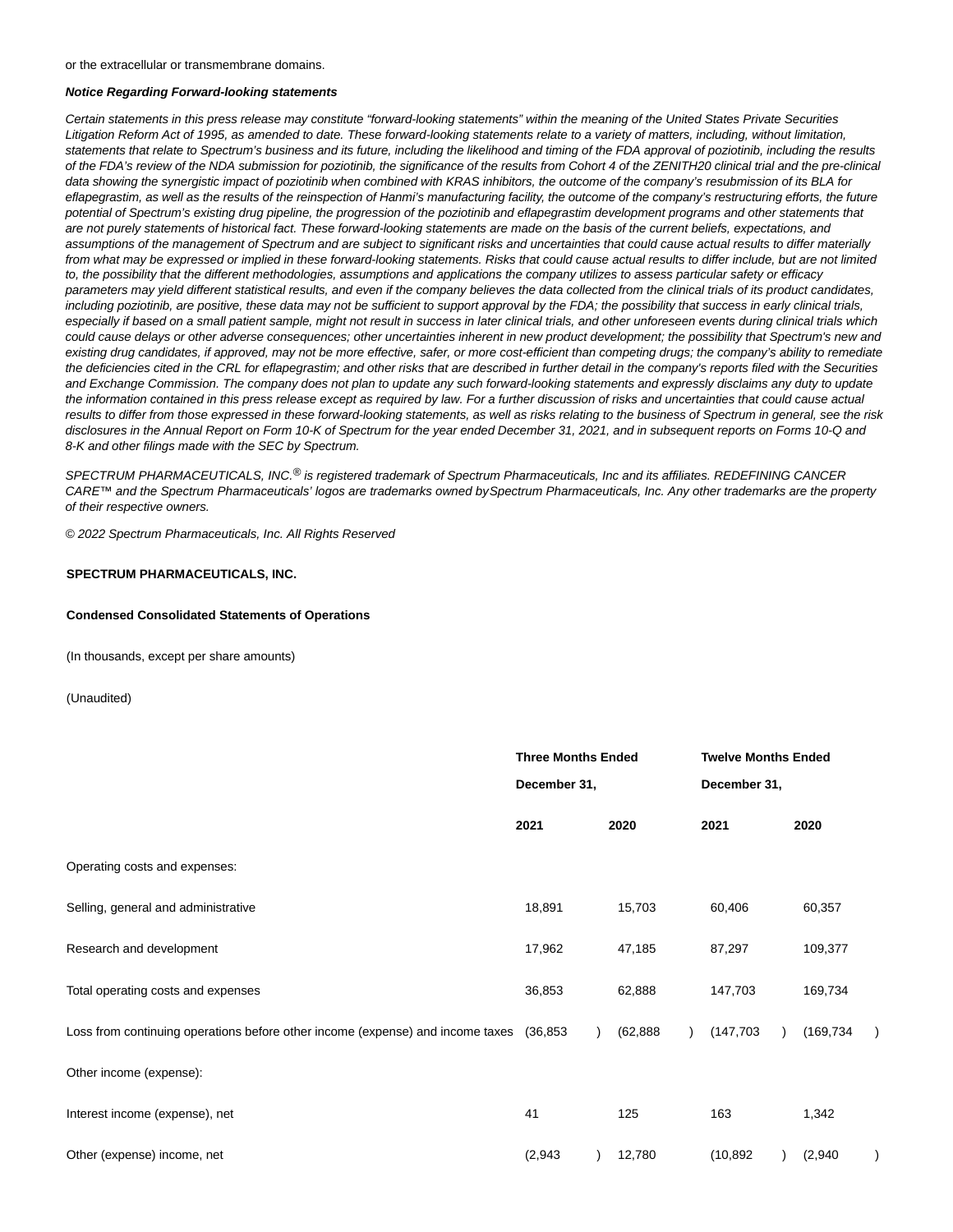| Total other (expense) income                                    | (2,902)     | 12,905<br>$\lambda$    | (10, 729)                 | (1,598)          |
|-----------------------------------------------------------------|-------------|------------------------|---------------------------|------------------|
| Loss from continuing operations before income taxes             | (39, 755)   | (49, 983)<br>$\lambda$ | (158, 432)<br>$\lambda$   | (171, 332)       |
| (Provision) benefit for income taxes from continuing operations | 5           | 75                     | (4)                       | 60               |
| Loss from continuing operations                                 | \$ (39,750) | 9.908                  | \$(158, 436)<br>$\lambda$ | 9(171,272)       |
| Income from discontinued operations, net of income taxes        | 36          | 10,149                 | (192)                     | 10,404           |
| Net loss                                                        | \$ (39,714) | $)$ \$ (39,759         | $)$ \$ (158,628           | $)$ \$ (160,868) |
| Basic and diluted loss per share:                               |             |                        |                           |                  |
| Loss per common share from continuing operations                | \$(0.26)    | $)$ \$ (0.36           | $)$ \$ (1.02              | $)$ \$ (1.38     |
| Income per common share from discontinued operations            | \$0.00      | \$0.07                 | $$ -$                     | \$0.08           |
| Net loss per common share, basic and diluted                    | \$(0.26)    | $)$ \$ (0.29           | $)$ \$(1.02)              | $)$ \$(1.29      |
| Weighted average shares outstanding, basic and diluted          | 154,680,363 | 141,432,302            | 154,861,704               | 124,386,545      |
| SPECTRUM PHARMACEUTICALS, INC.                                  |             |                        |                           |                  |
| <b>Condensed Consolidated Balance Sheets</b>                    |             |                        |                           |                  |
| (In thousands, expect per share and par value amounts)          |             |                        |                           |                  |
|                                                                 |             |                        | December 31,              |                  |
|                                                                 |             |                        | 2021                      | 2020             |
| <b>ASSETS</b>                                                   |             |                        |                           |                  |
| Current assets:                                                 |             |                        |                           |                  |
| Cash and cash equivalents                                       |             |                        | \$88,539                  | \$46,009         |
| Marketable securities                                           |             |                        | 12,108                    | 134,016          |
| Accounts receivable, net                                        |             |                        |                           | 67               |
| Other receivables                                               |             |                        | 1,028                     | 2,394            |
| Prepaid expenses and other current assets                       |             |                        | 2,277                     | 4,161            |
| Total current assets                                            |             |                        | 103,952                   | 186,647          |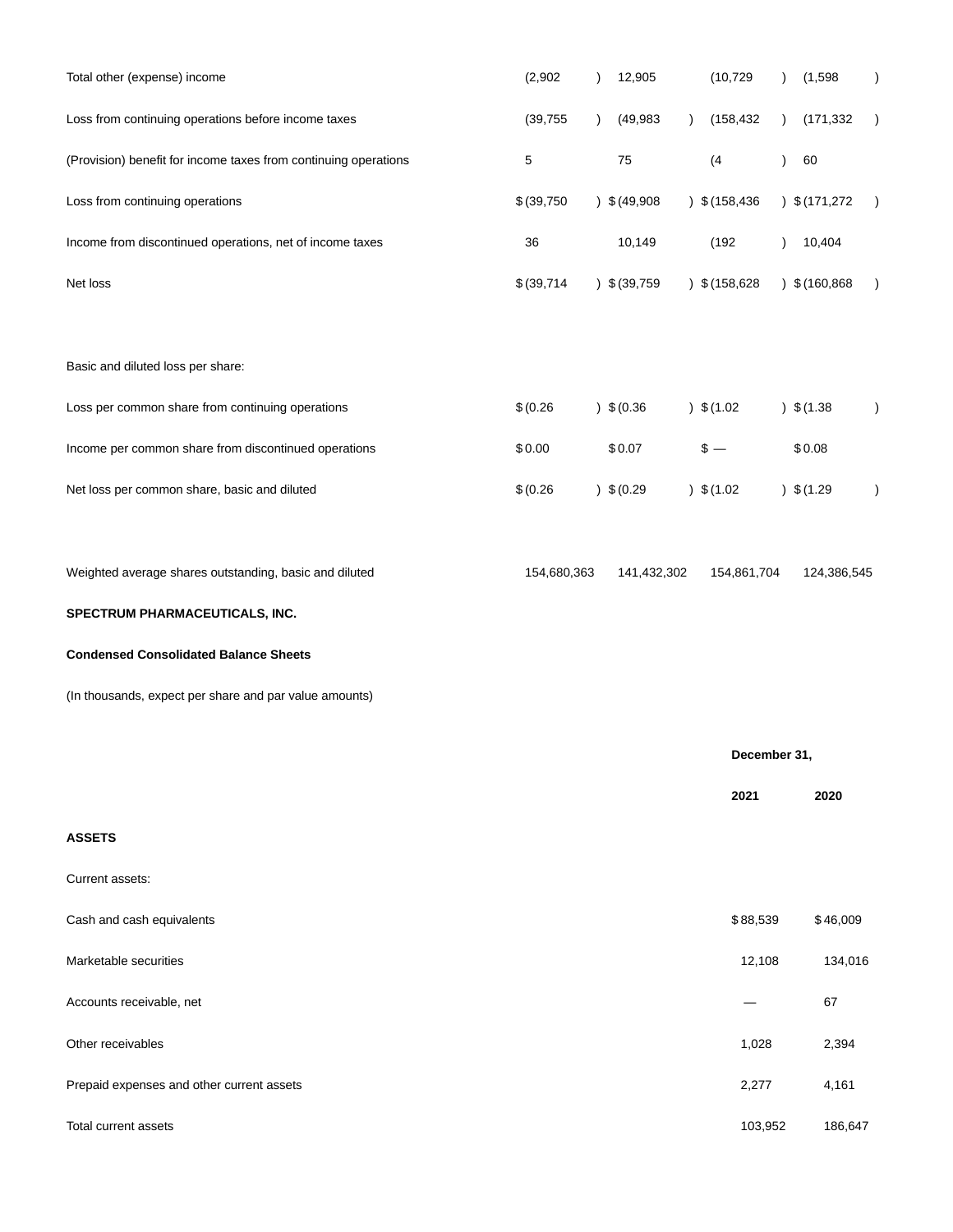| Property and equipment, net                                                                                                                                       | 455         | 3,577      |
|-------------------------------------------------------------------------------------------------------------------------------------------------------------------|-------------|------------|
| Facility and equipment under lease                                                                                                                                | 2,505       | 2,247      |
| Other assets                                                                                                                                                      | 4,636       | 4,327      |
| <b>Total assets</b>                                                                                                                                               | \$111,548   | \$196,798  |
| <b>LIABILITIES AND STOCKHOLDERS' EQUITY</b>                                                                                                                       |             |            |
| Current liabilities:                                                                                                                                              |             |            |
| Accounts payable and other accrued liabilities                                                                                                                    | \$41,258    | \$43,771   |
| Accrued payroll and benefits                                                                                                                                      | 11,971      | 9,375      |
| <b>Total current liabilities</b>                                                                                                                                  | 53,229      | 53,146     |
| Other long-term liabilities                                                                                                                                       | 10,766      | 9,409      |
| <b>Total liabilities</b>                                                                                                                                          | 63,995      | 62,555     |
| Commitments and contingencies                                                                                                                                     |             |            |
| Stockholders' equity:                                                                                                                                             |             |            |
| Preferred stock, \$0.001 par value; 5,000,000 shares authorized; no shares issued and outstanding                                                                 |             |            |
| Common stock, \$0.001 par value; 300,000,000 shares authorized; 164,502,013 and 146,083,110 issued and outstanding<br>at December 31, 2021 and 2020, respectively | 165         | 146        |
| Additional paid-in capital                                                                                                                                        | 1,094,353   | 1,021,221  |
| Accumulated other comprehensive loss                                                                                                                              | (3,042)     | ) (1,829   |
| Accumulated deficit                                                                                                                                               | (1,043,923) | (885, 295) |
| Total stockholders' equity                                                                                                                                        | 47,553      | 134,243    |
| Total liabilities and stockholders' equity                                                                                                                        | \$111,548   | \$196,798  |

# **Non-GAAP Financial Measures**

In this press release, Spectrum reports certain historical results that have not been prepared in accordance with generally accepted accounting principles (GAAP), including non-GAAP selling, general and administrative expenses, non-GAAP research and development expenses, non-GAAP net loss from continuing operations and non-GAAP net loss per share from continuing operations. Non-GAAP financial measures are reconciled to the most directly comparable GAAP financial measures in the tables of this press release and the accompanying footnotes. The non-GAAP financial measures contained herein are a supplement to the corresponding financial measures prepared in accordance with GAAP. The non-GAAP financial measures presented exclude the items summarized in the below table.

Management believes that adjustments for these items assist investors in making comparisons of period-to-period operating results and that these items are not indicative of the company's on-going core operating performance. Management uses non-GAAP net loss from continuing operations in its evaluation of the company's core results of operations and trends between fiscal periods and believes that these measures are important components of its internal performance measurement process. Management believes that these non-GAAP financial measures are useful to investors in providing greater transparency to the information used by management in its operational decision-making. Management believes that the use of these non-GAAP financial measures also facilitates a comparison of the Company's underlying operating performance with that of other companies in its industry, which use similar non-GAAP measures to supplement their GAAP results.

The non-GAAP financial measures presented herein have certain limitations in that they do not reflect all of the costs associated with the operations of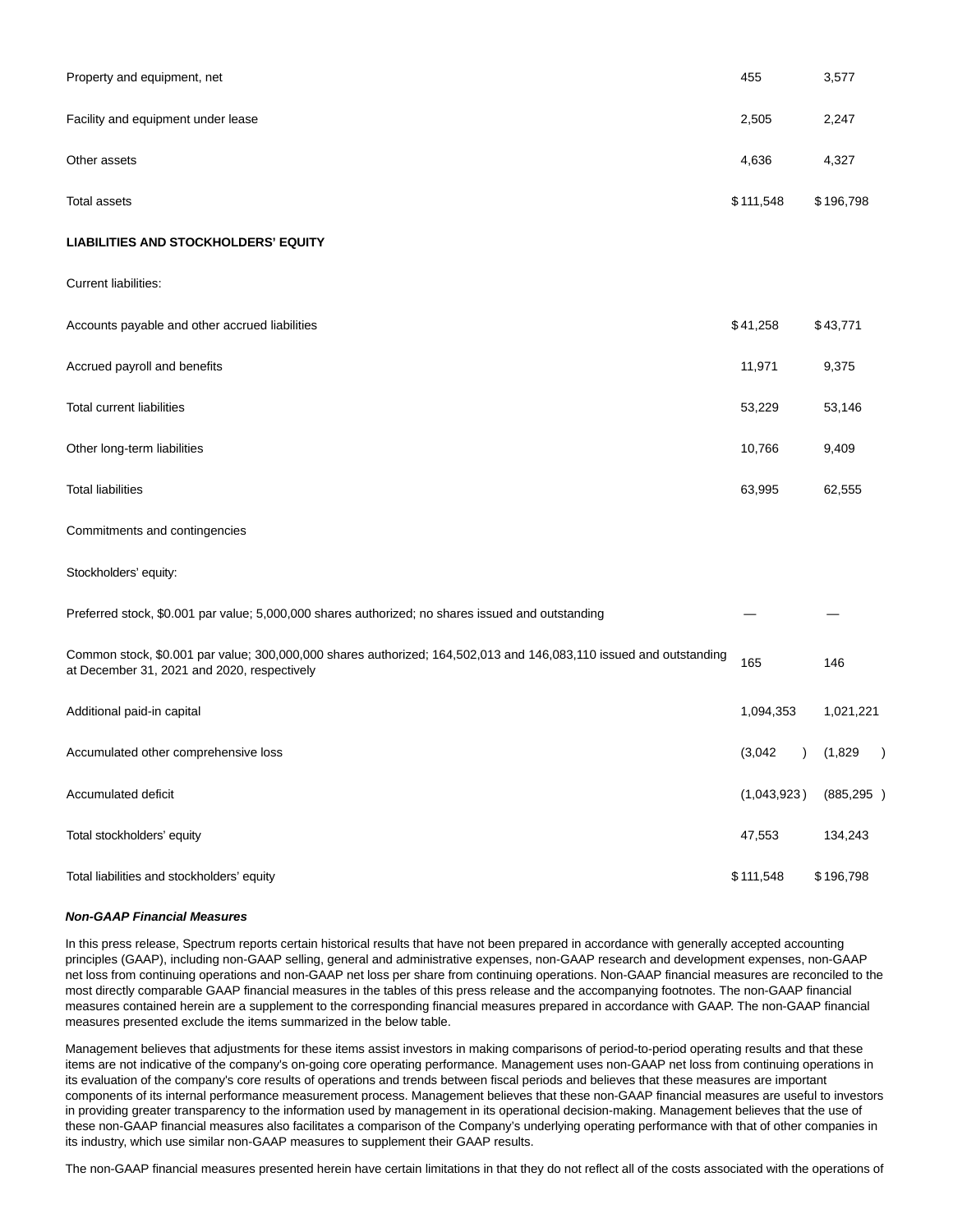the company's business as determined in accordance with GAAP. Therefore, investors should consider non-GAAP financial measures in addition to, and not as a substitute for, or as superior to, measures of financial performance prepared in accordance with GAAP. In addition, other companies, including other companies in our industry, may calculate non-GAAP financial measures differently than we do, limiting their usefulness as a comparative tool. Investors and potential investors are encouraged to review the reconciliation of our non-GAAP financial measures contained within this news release with our GAAP financial results.

# **SPECTRUM PHARMACEUTICALS, INC.**

# **Reconciliation of Non-GAAP Adjustments for Condensed Consolidated Statements of Operations**

(In thousands, expect per share amounts)

|                                                              | <b>CONTINUING</b><br><b>OPERATIONS ONLY</b> |                       | <b>CONTINUING</b><br><b>OPERATIONS ONLY</b> |                            |               |  |  |
|--------------------------------------------------------------|---------------------------------------------|-----------------------|---------------------------------------------|----------------------------|---------------|--|--|
|                                                              | <b>Three Months Ended</b>                   |                       |                                             | <b>Twelve Months Ended</b> |               |  |  |
|                                                              | December 31,                                |                       | December 31,                                |                            |               |  |  |
|                                                              | 2021                                        | 2020                  | 2021                                        | 2020                       |               |  |  |
| (1) GAAP selling, general and administrative                 | \$18,891                                    | \$15,703              | \$60,406                                    | \$60,357                   |               |  |  |
| Non-GAAP adjustments to SG&A:                                |                                             |                       |                                             |                            |               |  |  |
| Stock-based compensation expense                             | (3,676)                                     | (3, 354)<br>$\lambda$ | (12, 405)<br>$\lambda$                      | (13, 127)                  | $\lambda$     |  |  |
| Depreciation expense                                         | (72)                                        | (55)<br>$\mathcal{L}$ | (278)<br>$\lambda$                          | (130)<br>$\lambda$         | $\lambda$     |  |  |
| Lease expense                                                | (65)                                        | $\lambda$<br>23       | (49)                                        | 69<br>Ι                    |               |  |  |
| Severance expense                                            | (4, 861)                                    |                       | (4, 861)                                    |                            |               |  |  |
| Non-GAAP selling, general and administrative                 | \$10,217                                    | \$12,317              | \$42,813                                    | \$47,169                   |               |  |  |
| (2) GAAP research and development                            | \$17,962                                    | \$47,185              | \$87,297                                    | \$109,377                  |               |  |  |
| Non-GAAP adjustments to R&D:                                 |                                             |                       |                                             |                            |               |  |  |
| Stock-based compensation expense                             | (1, 241)                                    | (1,094)<br>$\lambda$  | (5, 197)<br>$\lambda$                       | (4,692)                    | $\mathcal{E}$ |  |  |
| Depreciation expense                                         | (2)                                         | (33)<br>$\lambda$     | (8)<br>$\lambda$                            | (131)                      | $\lambda$     |  |  |
| Impairment of second source manufacturer                     |                                             | (28, 197)             | (2, 912)<br>$\lambda$                       | (28, 197)                  | $\lambda$     |  |  |
| Other R&D milestone payments                                 |                                             | (750)                 |                                             | (750)                      | $\lambda$     |  |  |
| Non-GAAP research and development                            | \$16,719                                    | \$17,111              | \$79,180                                    | \$75,607                   |               |  |  |
| (3) GAAP net loss from continuing operations                 | \$ (39,750)                                 | $)$ \$ (49,908        | $)$ \$ (158,436                             | \$(171, 272)               | $\lambda$     |  |  |
| Non-GAAP adjustments to net loss from continuing operations: |                                             |                       |                                             |                            |               |  |  |
| Adjustments to SG&A and R&D as noted above                   | 9,917                                       | 33,460                | 25,710                                      | 46,958                     |               |  |  |